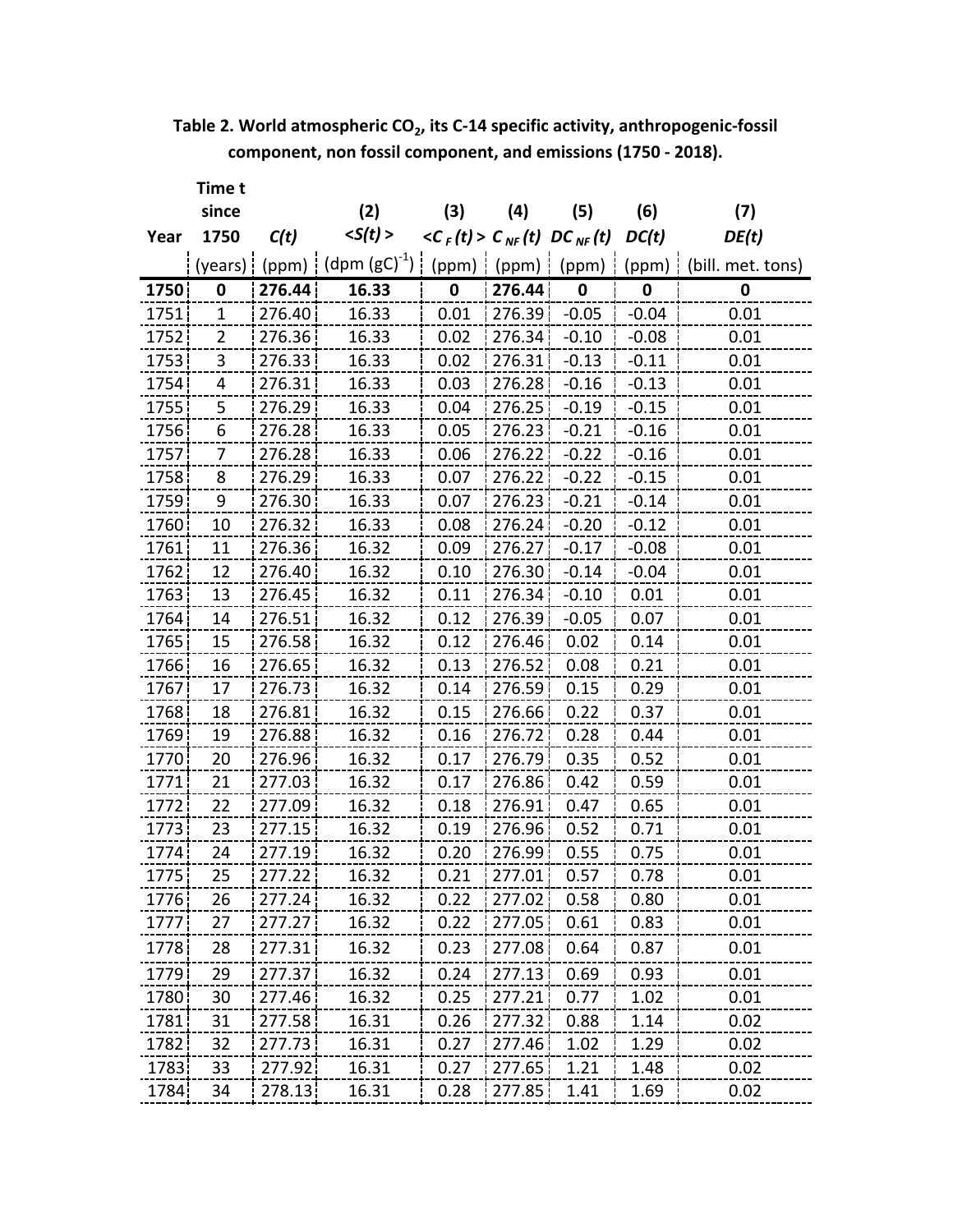**Table 2. World atmospheric CO2, its C‐14 specific activity, anthropogenic‐fossil component, non fossil component, and emissions (1750 ‐ 2018).**

|       | Time t  |        |                         |                                      |        |              |       |                   |
|-------|---------|--------|-------------------------|--------------------------------------|--------|--------------|-------|-------------------|
|       | since   |        | (2)                     | (3)                                  | (4)    | (5)          | (6)   | (7)               |
| Year  | 1750    | C(t)   | < S(t) >                | $\langle C_{F}(t) \rangle C_{NF}(t)$ |        | $DC_{NF}(t)$ | DC(t) | DE(t)             |
|       | (years) |        | (ppm) $(dpm (gC)^{-1})$ | (ppm)                                | (ppm)  | (ppm)        | (ppm) | (bill. met. tons) |
| 1785  | 35      | 278.36 | 16.31                   | 0.29                                 | 278.07 | 1.63         | 1.92  | 0.02              |
| 1786  | 36      | 278.62 | 16.31                   | 0.30                                 | 278.32 | 1.88         | 2.18  | 0.02              |
| 1787  | 37      | 278.89 | 16.31                   | 0.31                                 | 278.58 | 2.14         | 2.45  | 0.02              |
| 1788  | 38      | 279.16 | 16.31                   | 0.32                                 | 278.84 | 2.40         | 2.72  | 0.02              |
| 1789  | 39      | 279.44 | 16.31                   | 0.32                                 | 279.12 | 2.68         | 3.00  | 0.02              |
| 1790  | 40      | 279.72 | 16.31                   | 0.33                                 | 279.39 | 2.95         | 3.28  | 0.02              |
| 1791  | 41      | 280.00 | 16.31                   | 0.34                                 | 279.66 | 3.22         | 3.56  | 0.02              |
| 1792  | 42      | 280.27 | 16.31                   | 0.35                                 | 279.92 | 3.48         | 3.83  | 0.02              |
| 1793  | 43      | 280.52 | 16.31                   | 0.36                                 | 280.16 | 3.72         | 4.08  | 0.02              |
| 1794  | 44      | 280.76 | 16.31                   | 0.37                                 | 280.39 | 3.95         | 4.32  | 0.02              |
| 1795  | 45      | 280.97 | 16.31                   | 0.37                                 | 280.60 | 4.16         | 4.53  | 0.02              |
| 1796  | 46      | 281.16 | 16.31                   | 0.38                                 | 280.78 | 4.34         | 4.72  | 0.02              |
| 1797  | 47      | 281.34 | 16.31                   | 0.39                                 | 280.95 | 4.51         | 4.90  | 0.03              |
| 1798  | 48      | 281.51 | 16.31                   | 0.40                                 | 281.11 | 4.67         | 5.07  | 0.03              |
| 1799  | 49      | 281.69 | 16.31                   | 0.41                                 | 281.28 | 4.84         | 5.25  | 0.03              |
| 1800  | 50      | 281.86 | 16.31                   | 0.42                                 | 281.44 | 5.00         | 5.42  | 0.03              |
| 1801  | 51      | 282.05 | 16.31                   | 0.42                                 | 281.63 | 5.19         | 5.61  | 0.03              |
| 1802  | 52      | 282.24 | 16.30                   | 0.43                                 | 281.81 | 5.37         | 5.80  | 0.04              |
| 1803  | 53      | 282.44 | 16.30                   | 0.44                                 | 282.00 | 5.56         | 6.00  | 0.03              |
| 1804  | 54      | 282.63 | 16.30                   | 0.45                                 | 282.18 | 5.74         | 6.19  | 0.03              |
| 1805  | 55      | 282.81 | 16.30                   | 0.46                                 | 282.35 | 5.91         | 6.37  | 0.03              |
| 1806  | 56      | 282.99 | 16.30                   | 0.47                                 | 282.52 | 6.08         | 6.55  | 0.04              |
| 1807  | 57      | 283.16 | 16.30                   | 0.47                                 | 282.69 | 6.25         | 6.72  | 0.04              |
| 1808  | 58      | 283.30 | 16.30                   | 0.48                                 | 282.82 | 6.38         | 6.86  | 0.04              |
| 1809  | 59      | 283.43 | 16.30                   | 0.49                                 | 282.94 | 6.50         | 6.99  | 0.04              |
| 1810¦ | bυ      | 283.53 | 16.30                   | 0.50                                 | 283.03 | 6.59         | 7.09  | 0.04              |
| 1811  | 61      | 283.61 | 16.30                   | 0.51                                 | 283.10 | 6.66         | 7.17  | 0.04              |
| 1812  | 62      | 283.66 | 16.30                   | 0.52                                 | 283.14 | 6.70         | 7.22  | 0.04              |
| 1813  | 63      | 283.67 | 16.30                   | 0.52                                 | 283.15 | 6.71         | 7.23  | 0.04              |
| 1814  | 64      | 283.64 | 16.30                   | 0.53                                 | 283.11 | 6.67         | 7.20  | 0.04              |
| 1815  | 65      | 283.57 | 16.30                   | 0.54                                 | 283.03 | 6.59         | 7.13  | 0.04              |
| 1816  | 66      | 283.46 | 16.30                   | 0.55                                 | 282.91 | 6.47         | 7.02  | 0.05              |
| 1817  | 67      | 283.33 | 16.30                   | 0.56                                 | 282.77 | 6.33         | 6.89  | 0.05              |
| 1818  | 68      | 283.17 | 16.30                   | 0.57                                 | 282.60 | 6.16         | 6.73  | 0.05              |
| 1819  | 69      | 283.00 | 16.30                   | 0.57                                 | 282.43 | 5.99         | 6.56  | 0.05              |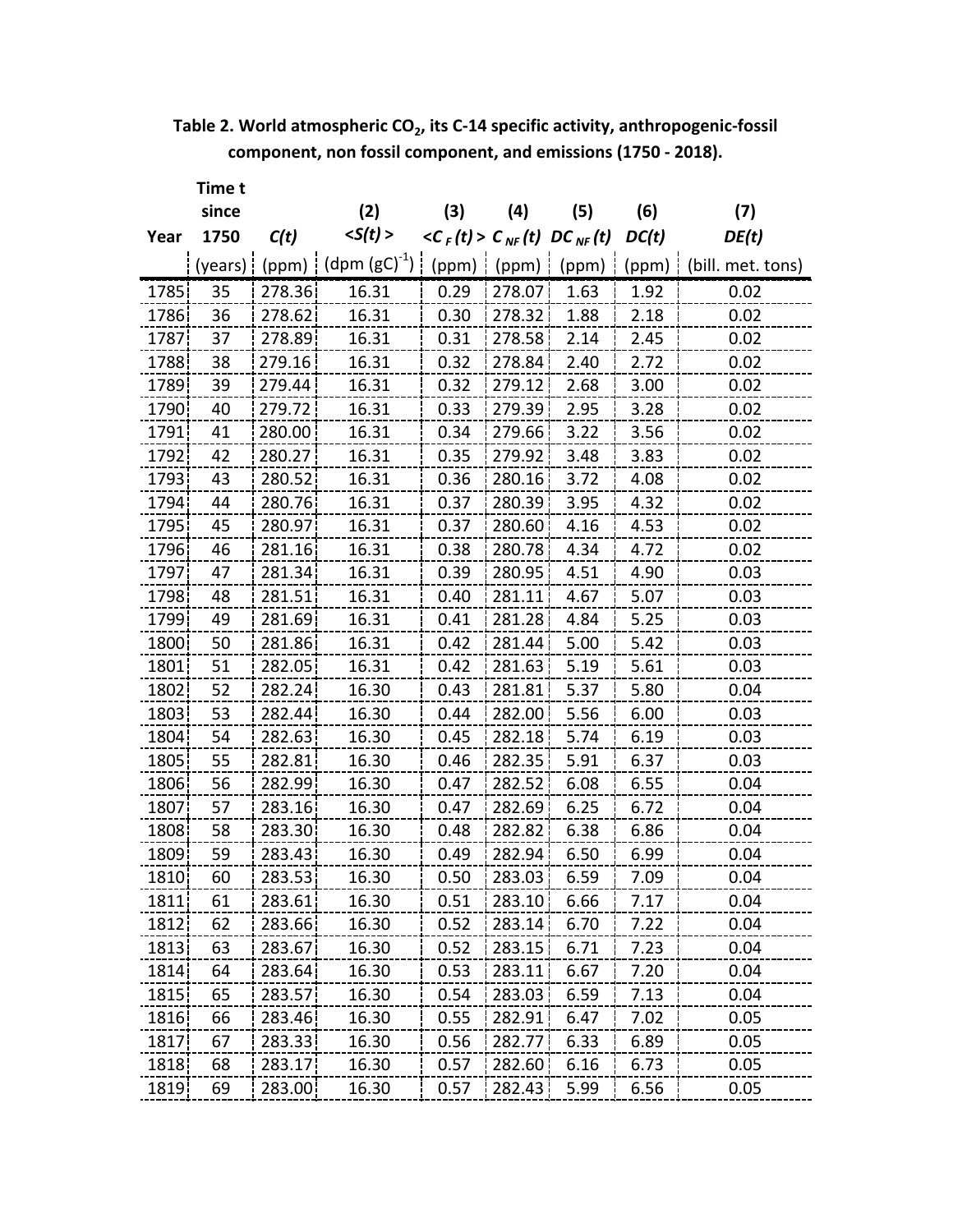**Table 2. World atmospheric CO2, its C‐14 specific activity, anthropogenic‐fossil component, non fossil component, and emissions (1750 ‐ 2018).**

|      | Time t  |        |                    |                                        |        |              |       |                   |
|------|---------|--------|--------------------|----------------------------------------|--------|--------------|-------|-------------------|
|      | since   |        | (2)                | (3)                                    | (4)    | (5)          | (6)   | (7)               |
| Year | 1750    | C(t)   | < S(t) >           | $\langle C_{F}(t) > C_{NF}(t) \rangle$ |        | $DC_{NF}(t)$ | DC(t) | DE(t)             |
|      | (years) | (ppm)  | (dpm $(gC)^{-1}$ ) | (ppm)                                  | (ppm)  | (ppm)        | (ppm) | (bill. met. tons) |
| 1820 | 70      | 282.83 | 16.30              | 0.58                                   | 282.25 | 5.81         | 6.39  | 0.05              |
| 1821 | 71      | 282.66 | 16.30              | 0.59                                   | 282.07 | 5.63         | 6.22  | 0.05              |
| 1822 | 72      | 282.50 | 16.29              | 0.60                                   | 281.90 | 5.46         | 6.06  | 0.06              |
| 1823 | 73      | 282.36 | 16.29              | 0.61                                   | 281.75 | 5.31         | 5.92  | 0.06              |
| 1824 | 74      | 282.25 | 16.29              | 0.62                                   | 281.63 | 5.19         | 5.81  | 0.06              |
| 1825 | 75      | 282.17 | 16.29              | 0.62                                   | 281.55 | 5.11         | 5.73  | 0.06              |
| 1826 | 76      | 282.13 | 16.29              | 0.63                                   | 281.50 | 5.06         | 5.69  | 0.06              |
| 1827 | 77      | 282.15 | 16.29              | 0.64                                   | 281.51 | 5.07         | 5.71  | 0.07              |
| 1828 | 78      | 282.21 | 16.29              | 0.65                                   | 281.56 | 5.12         | 5.77  | 0.07              |
| 1829 | 79      | 282.31 | 16.29              | 0.66                                   | 281.65 | 5.21         | 5.87  | 0.07              |
| 1830 | 80      | 282.45 | 16.29              | 0.67                                   | 281.78 | 5.34         | 6.01  | 0.09              |
| 1831 | 81      | 282.62 | 16.29              | 0.67                                   | 281.95 | 5.51         | 6.18  | 0.08              |
| 1832 | 82      | 282.81 | 16.29              | 0.68                                   | 282.13 | 5.69         | 6.37  | 0.08              |
| 1833 | 83      | 283.02 | 16.29              | 0.69                                   | 282.33 | 5.89         | 6.58  | 0.09              |
| 1834 | 84      | 283.24 | 16.29              | 0.70                                   | 282.54 | 6.10         | 6.80  | 0.09              |
| 1835 | 85      | 283.47 | 16.29              | 0.71                                   | 282.76 | 6.32         | 7.03  | 0.09              |
| 1836 | 86      | 283.71 | 16.29              | 0.72                                   | 282.99 | 6.55         | 7.27  | 0.11              |
| 1837 | 87      | 283.95 | 16.29              | 0.72                                   | 283.23 | 6.79         | 7.51  | 0.11              |
| 1838 | 88      | 284.19 | 16.29              | 0.73                                   | 283.46 | 7.02         | 7.75  | 0.11              |
| 1839 | 89      | 284.43 | 16.29              | 0.74                                   | 283.69 | 7.25         | 7.99  | 0.11              |
| 1840 | 90      | 284.68 | 16.29              | 0.75                                   | 283.93 | 7.49         | 8.24  | 0.12              |
| 1841 | 91      | 284.93 | 16.29              | 0.76                                   | 284.17 | 7.73         | 8.49  | 0.12              |
| 1842 | 92      | 285.18 | 16.28              | 0.77                                   | 284.41 | 7.97         | 8.74  | 0.13              |
| 1843 | 93      | 285.42 | 16.28              | 0.78                                   | 284.64 | 8.20         | 8.98  | 0.14              |
| 1844 | 94      | 285.66 | 16.28              | 0.78                                   | 284.88 | 8.44         | 9.22  | 0.14              |
| 1845 | 95      | 285.90 | 16.28              | 0.79                                   | 285.11 | 8.67         | 9.46  | 0.16              |
| 1846 | 96      | 286.14 | 16.28              | 0.80                                   | 285.34 | 8.90         | 9.70  | 0.16              |
| 1847 | 97      | 286.40 | 16.28              | 0.81                                   | 285.59 | 9.15         | 9.96  | 0.17              |
| 1848 | 98      | 286.65 | 16.28              | 0.82                                   | 285.83 | 9.39         | 10.21 | 0.17              |
| 1849 | 99      | 286.87 | 16.28              | 0.83                                   | 286.04 | 9.60         | 10.43 | 0.18              |
| 1850 | 100     | 287.06 | 16.28              | 0.84                                   | 286.22 | 9.78         | 10.62 | 0.20              |
| 1851 | 101     | 287.19 | 16.28              | 0.84                                   | 286.35 | 9.91         | 10.75 | 0.20              |
| 1852 | 102     | 287.26 | 16.28              | 0.85                                   | 286.41 | 9.97         | 10.82 | 0.21              |
| 1853 | 103     | 287.27 | 16.28              | 0.86                                   | 286.41 | 9.97         | 10.83 | 0.22              |
| 1854 | 104     | 287.22 | 16.28              | 0.87                                   | 286.35 | 9.91         | 10.78 | 0.25              |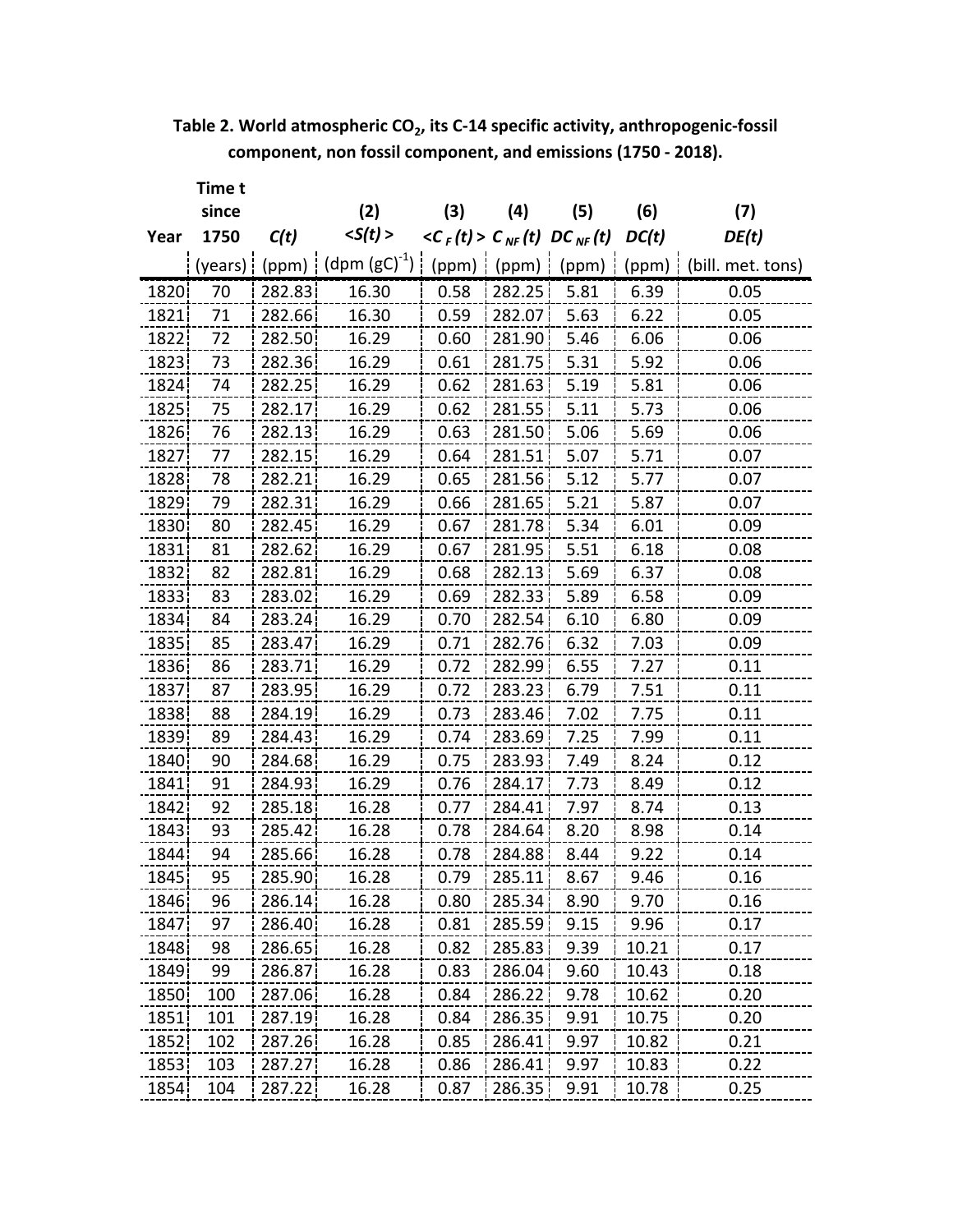| Table 2. World atmospheric CO <sub>2</sub> , its C-14 specific activity, anthropogenic-fossil |  |
|-----------------------------------------------------------------------------------------------|--|
| component, non fossil component, and emissions (1750 - 2018).                                 |  |

|      | Time t  |        |                   |                                      |                   |              |       |                   |
|------|---------|--------|-------------------|--------------------------------------|-------------------|--------------|-------|-------------------|
|      | since   |        | (2)               | (3)                                  | $\left( 4\right)$ | (5)          | (6)   | (7)               |
| Year | 1750    | C(t)   | < S(t) >          | $\langle C_{F}(t) \rangle C_{NF}(t)$ |                   | $DC_{NF}(t)$ | DC(t) | DE(t)             |
|      | (years) | (ppm)  | $(dpm (gC)^{-1})$ | (ppm)                                | (ppm)             | (ppm)        | (ppm) | (bill. met. tons) |
| 1855 | 105     | 287.13 | 16.28             | 0.88                                 | 286.25            | 9.81         | 10.69 | 0.26              |
| 1856 | 106     | 287.00 | 16.28             | 0.89                                 | 286.11            | 9.67         | 10.56 | 0.28              |
| 1857 | 107     | 286.85 | 16.28             | 0.90                                 | 285.95            | 9.51         | 10.41 | 0.28              |
| 1858 | 108     | 286.69 | 16.28             | 0.91                                 | 285.78            | 9.34         | 10.25 | 0.29              |
| 1859 | 109     | 286.53 | 16.28             | 0.91                                 | 285.62            | 9.18         | 10.09 | 0.30              |
| 1860 | 110     | 286.39 | 16.28             | 0.92                                 | 285.47            | 9.03         | 9.95  | 0.33              |
| 1861 | 111     | 286.26 | 16.28             | 0.93                                 | 285.33            | 8.89         | 9.82  | 0.35              |
| 1862 | 112     | 286.16 | 16.27             | 0.94                                 | 285.22            | 8.78         | 9.72  | 0.35              |
| 1863 | 113     | 286.11 | 16.27             | 0.95                                 | 285.16            | 8.72         | 9.67  | 0.38              |
| 1864 | 114     | 286.10 | 16.27             | 0.96                                 | 285.14            | 8.70         | 9.66  | 0.41              |
| 1865 | 115     | 286.16 | 16.27             | 0.97                                 | 285.19            | 8.75         | 9.72  | 0.44              |
| 1866 | 116     | 286.28 | 16.27             | 0.98                                 | 285.30            | 8.86         | 9.84  | 0.45              |
| 1867 | 117     | 286.45 | 16.27             | 0.99                                 | 285.46            | 9.02         | 10.01 | 0.48              |
| 1868 | 118     | 286.69 | 16.27             | 1.00                                 | 285.69            | 9.25         | 10.25 | 0.49              |
| 1869 | 119     | 286.95 | 16.27             | 1.01                                 | 285.94            | 9.50         | 10.51 | 0.52              |
| 1870 | 120     | 287.24 | 16.27             | 1.02                                 | 286.22            | 9.78         | 10.80 | 0.54              |
| 1871 | 121     | 287.53 | 16.27             | 1.03                                 | 286.50            | 10.06        | 11.09 | 0.58              |
| 1872 | 122     | 287.82 | 16.27             | 1.04                                 | 286.78            | 10.34        | 11.38 | 0.64              |
| 1873 | 123     | 288.09 | 16.27             | 1.05                                 | 287.04            | 10.60        | 11.65 | 0.67              |
| 1874 | 124     | 288.33 | 16.27             | 1.06                                 | 287.27            | 10.83        | 11.89 | 0.64              |
| 1875 | 125     | 288.53 | 16.27             | 1.07                                 | 287.46            | 11.02        | 12.09 | 0.69              |
| 1876 | 126     | 288.70 | 16.27             | 1.08                                 | 287.62            | 11.18        | 12.26 | 0.70              |
| 1877 | 127     | 288.84 | 16.27             | 1.09                                 | 287.75            | 11.31        | 12.40 | 0.71              |
| 1878 | 128     | 288.96 | 16.27             | 1.10                                 | 287.86            | 11.42        | 12.52 | 0.72              |
| 1879 | 129     | 289.08 | 16.26             | 1.11                                 | 287.97            | 11.53        | 12.64 | 0.77              |
| 1880 | 130     | 289.20 | 16.26             | 1.12                                 | 288.08            | 11.64        | 12.76 | 0.87              |
| 1881 | 131     | 289.34 | 16.26             | 1.13                                 | 288.21            | 11.77        | 12.90 | 0.89              |
| 1882 | 132     | 289.51 | 16.26             | 1.14                                 | 288.37            | 11.93        | 13.07 | 0.94              |
| 1883 | 133     | 289.72 | 16.26             | 1.16                                 | 288.56            | 12.12        | 13.28 | 1.00              |
| 1884 | 134     | 289.97 | 16.26             | 1.17                                 | 288.80            | 12.36        | 13.53 | 1.01              |
| 1885 | 135     | 290.29 | 16.26             | 1.18                                 | 289.11            | 12.67        | 13.85 | 1.02              |
| 1886 | 136     | 290.66 | 16.26             | 1.19                                 | 289.47            | 13.03        | 14.22 | 1.03              |
| 1887 | 137     | 291.09 | 16.26             | 1.20                                 | 289.89            | 13.45        | 14.65 | 1.08              |
| 1888 | 138     | 291.55 | 16.26             | 1.22                                 | 290.33            | 13.89        | 15.11 | 1.20              |
| 1889 | 139     | 292.05 | 16.26             | 1.23                                 | 290.82            | 14.38        | 15.61 | 1.20              |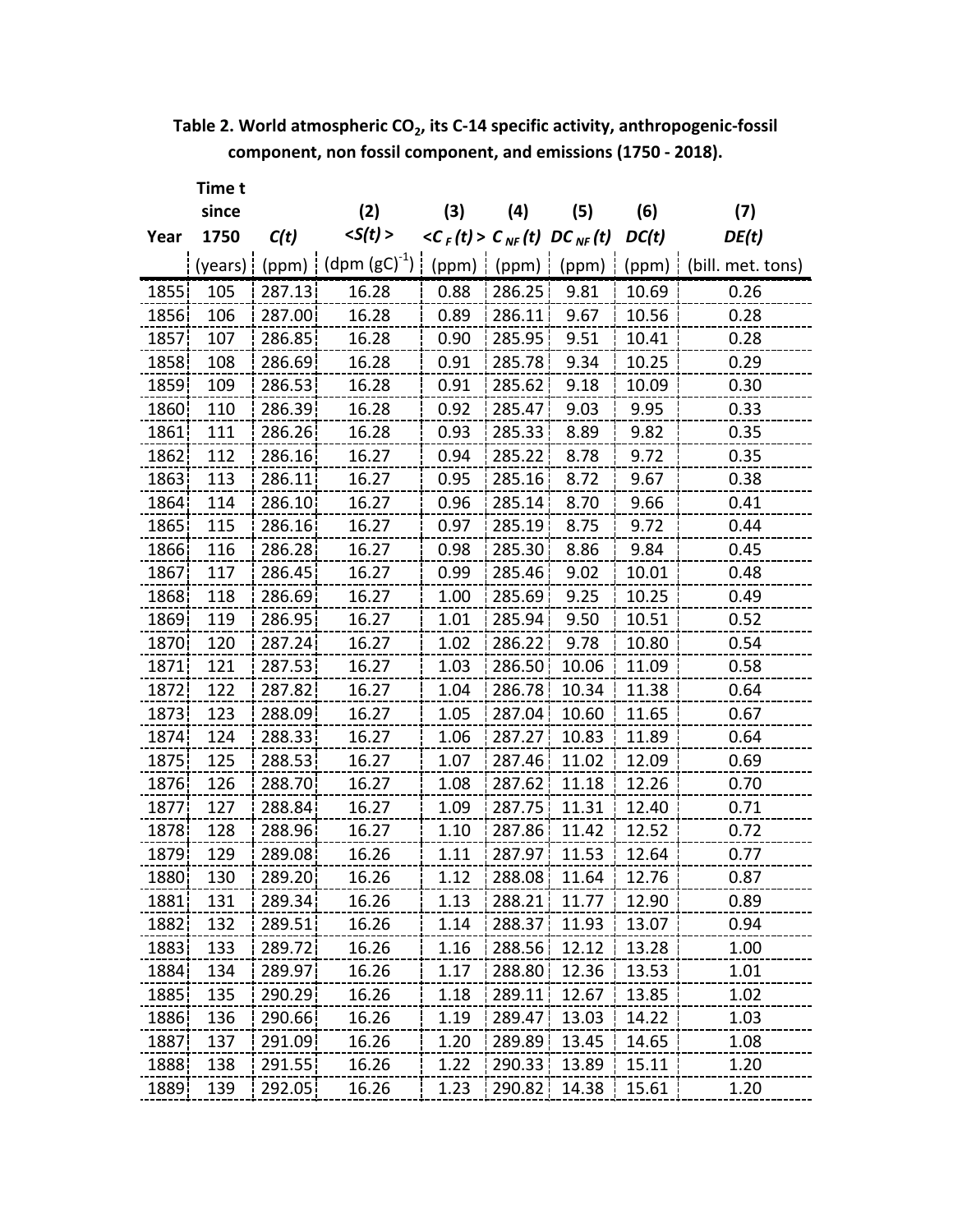**Table 2. World atmospheric CO2, its C‐14 specific activity, anthropogenic‐fossil component, non fossil component, and emissions (1750 ‐ 2018).**

|       | Time t  |        |                   |                                        |        |              |       |                   |
|-------|---------|--------|-------------------|----------------------------------------|--------|--------------|-------|-------------------|
|       | since   |        | (2)               | (3)                                    | (4)    | (5)          | (6)   | (7)               |
| Year  | 1750    | C(t)   | < S(t) >          | $\langle C_{F}(t) > C_{NF}(t) \rangle$ |        | $DC_{NF}(t)$ | DC(t) | DE(t)             |
|       | (years) | (ppm)  | $(dpm (gC)^{-1})$ | (ppm)                                  | (ppm)  | (ppm)        | (ppm) | (bill. met. tons) |
| 1890  | 140     | 292.56 | 16.26             | 1.24                                   | 291.32 | 14.88        | 16.12 | 1.31              |
| 1891  | 141     | 293.08 | 16.26             | 1.26                                   | 291.82 | 15.38        | 16.64 | 1.36              |
| 1892  | 142     | 293.59 | 16.26             | 1.27                                   | 292.32 | 15.88        | 17.15 | 1.37              |
| 1893  | 143     | 294.09 | 16.25             | 1.29                                   | 292.80 | 16.36        | 17.65 | 1.36              |
| 1894  | 144     | 294.55 | 16.25             | 1.30                                   | 293.25 | 16.81        | 18.11 | 1.40              |
| 1895  | 145     | 294.96 | 16.25             | 1.32                                   | 293.64 | 17.20        | 18.52 | 1.49              |
| 1896  | 146     | 295.31 | 16.25             | 1.33                                   | 293.98 | 17.54        | 18.87 | 1.54              |
| 1897  | 147     | 295.58 | 16.25             | 1.35                                   | 294.23 | 17.79        | 19.14 | 1.61              |
| 1898  | 148     | 295.77 | 16.25             | 1.37                                   | 294.40 | 17.96        | 19.33 | 1.70              |
| 1899  | 149     | 295.91 | 16.25             | 1.38                                   | 294.53 | 18.09        | 19.47 | 1.86              |
| 1900  | 150     | 296.03 | 16.25             | 1.40                                   | 294.63 | 18.19        | 19.59 | 1.96              |
| 1901  | 151     | 296.14 | 16.25             | 1.42                                   | 294.72 | 18.28        | 19.70 | 2.03              |
| 1902  | 152     | 296.28 | 16.25             | 1.44                                   | 294.84 | 18.40        | 19.84 | 2.08              |
| 1903  | 153     | 296.46 | 16.24             | 1.46                                   | 295.00 | 18.56        | 20.02 | 2.26              |
| 1904  | 154     | 296.70 | 16.24             | 1.48                                   | 295.22 | 18.78        | 20.26 | 2.29              |
| 1905  | 155     | 297.00 | 16.24             | 1.50                                   | 295.50 | 19.06        | 20.56 | 2.43              |
| 1906  | 156     | 297.35 | 16.24             | 1.52                                   | 295.83 | 19.39        | 20.91 | 2.60              |
| 1907  | 157     | 297.74 | 16.24             | 1.54                                   | 296.20 | 19.76        | 21.30 | 2.87              |
| 1908  | 158     | 298.14 | 16.24             | 1.56                                   | 296.58 | 20.14        | 21.70 | 2.75              |
| 1909  | 159     | 298.55 | 16.24             | 1.59                                   | 296.96 | 20.52        | 22.11 | 2.88              |
| 1910  | 160     | 298.95 | 16.24             | 1.61                                   | 297.34 | 20.90        | 22.51 | 3.00              |
| 1911  | 161     | 299.35 | 16.23             | 1.64                                   | 297.71 | 21.27        | 22.91 | 3.06              |
| 1912  | 162     | 299.77 | 16.23             | 1.66                                   | 298.11 | 21.67        | 23.33 | 3.22              |
| 1913  | 163     | 300.21 | 16.23             | 1.69                                   | 298.52 | 22.08        | 23.77 | 3.46              |
| 1914  | 164     | 300.66 | 16.23             | 1.72                                   | 298.94 | 22.50        | 24.22 | 3.12              |
| 1915¦ | 165     | 301.13 | 16.23             | 1.75                                   | 299.38 | 22.94        | 24.69 | 3.07              |
| 1916  | 166     | 301.60 | 16.23             | 1.78                                   | 299.82 | 23.38        | 25.16 | 3.30              |
| 1917  | 167     | 302.06 | 16.22             | 1.81                                   | 300.25 | 23.81        | 25.62 | 3.51              |
| 1918  | 168     | 302.51 | 16.22             | 1.84                                   | 300.67 | 24.23        | 26.07 | 3.43              |
| 1919  | 169     | 302.93 | 16.22             | 1.88                                   | 301.05 | 24.61        | 26.49 | 2.96              |
| 1920  | 170     | 303.33 | 16.22             | 1.91                                   | 301.42 | 24.98        | 26.89 | 3.42              |
| 1921  | 171     | 303.70 | 16.22             | 1.95                                   | 301.75 | 25.31        | 27.26 | 2.94              |
| 1922  | 172     | 304.06 | 16.21             | 1.99                                   | 302.07 | 25.63        | 27.62 | 3.10              |
| 1923  | 173     | 304.42 | 16.21             | 2.03                                   | 302.39 | 25.95        | 27.98 | 3.56              |
| 1924  | 174     | 304.78 | 16.21             | 2.07                                   |        | 302.71 26.27 | 28.34 | 3.53              |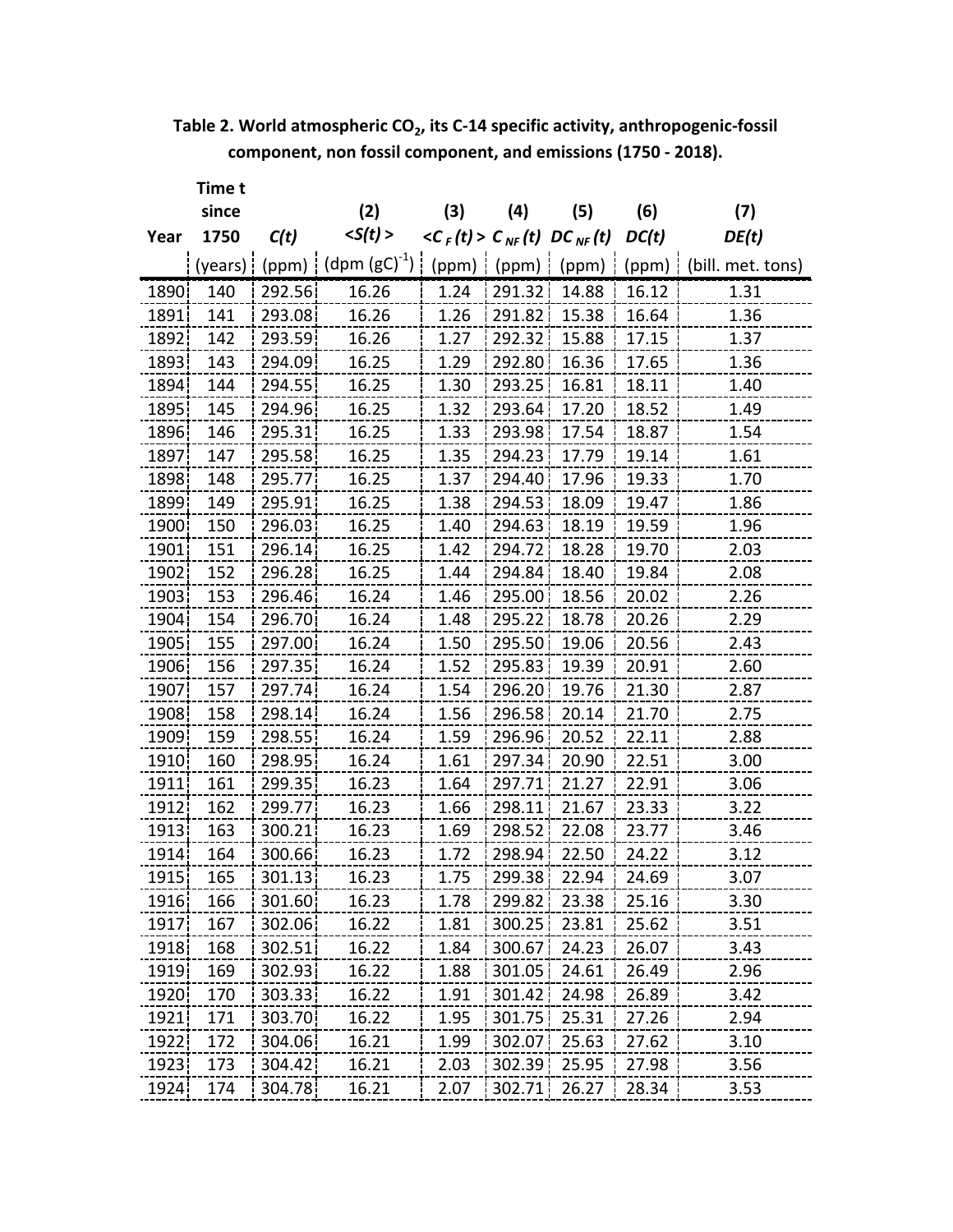| Table 2. World atmospheric CO <sub>2</sub> , its C-14 specific activity, anthropogenic-fossil |  |
|-----------------------------------------------------------------------------------------------|--|
| component, non fossil component, and emissions (1750 - 2018).                                 |  |

|       | Time t  |        |                              |                                      |                     |              |       |                   |
|-------|---------|--------|------------------------------|--------------------------------------|---------------------|--------------|-------|-------------------|
|       | since   |        | (2)                          | (3)                                  | (4)                 | (5)          | (6)   | (7)               |
| Year  | 1750    | C(t)   | < S(t) >                     | $\langle C_{F}(t) \rangle C_{NF}(t)$ |                     | $DC_{NF}(t)$ | DC(t) | DE(t)             |
|       | (years) |        | $(ppm)$   (dpm $(gC)^{-1}$ ) | (ppm)                                | (ppm)               | (ppm)        | (ppm) | (bill. met. tons) |
| 1925  | 175     | 305.14 | 16.21                        | 2.12                                 | 303.02              | 26.58        | 28.70 | 3.58              |
| 1926  | 176     | 305.49 | 16.20                        | 2.16                                 | 303.33 <sup>1</sup> | 26.89        | 29.05 | 3.61              |
| 1927  | 177     | 305.84 | 16.20                        | 2.21                                 | 303.63              | 27.19        | 29.40 | 3.89              |
| 1928  | 178     | 306.19 | 16.20                        | 2.26                                 | 303.93              | 27.49        | 29.75 | 3.87              |
| 1929  | 179     | 306.52 | 16.19                        | 2.31                                 | 304.21              | 27.77        | 30.08 | 4.16              |
| 1930  | 180     | 306.85 | 16.19                        | 2.36                                 | 304.49              | 28.05        | 30.41 | 3.82              |
| 1931  | 181     | 307.19 | 16.19                        | 2.42                                 | 304.77              | 28.33        | 30.75 | 3.41              |
| 1932  | 182     | 307.53 | 16.19                        | 2.47                                 | 305.06              | 28.62        | 31.09 | 3.08              |
| 1933  | 183     | 307.88 | 16.18                        | 2.53                                 | 305.35              | 28.91        | 31.44 | 3.25              |
| 1934  | 184     | 308.26 | 16.18                        | 2.60                                 | 305.66              | 29.22        | 31.82 | 3.54              |
| 1935  | 185     | 308.65 | 16.17                        | 2.66                                 | 305.99              | 29.55        | 32.21 | 3.73              |
| 1936  | 186     | 309.05 | 16.17                        | 2.73                                 | 306.32              | 29.88        | 32.61 | 4.10              |
| 1937  | 187     | 309.45 | 16.17                        | 2.80                                 | 306.65              | 30.21        | 33.01 | 4.39              |
| 1938i | 188     | 309.82 | 16.16                        | 2.87                                 | 306.95              | 30.51        | 33.38 | 4.15              |
| 1939  | 189     | 310.15 | 16.16                        | 2.95                                 | 307.20              | 30.76        | 33.71 | 4.32              |
| 1940  | 190     | 310.42 | 16.15                        | 3.03                                 | 307.39              | 30.95        | 33.98 | 4.72              |
| 1941  | 191     | 310.62 | 16.15                        | 3.11                                 | 307.51              | 31.07        | 34.18 | 4.84              |
| 1942  | 192     | 310.76 | 16.14                        | 3.20                                 | 307.56              | 31.12        | 34.32 | 4.88              |
| 1943  | 193     | 310.85 | 16.14                        | 3.29                                 | 307.56              | 31.12        | 34.41 | 5.06              |
| 1944  | 194     | 310.92 | 16.13                        | 3.38                                 | 307.54              | 31.10        | 34.48 | 5.05              |
| 1945  | 195     | 310.97 | 16.13                        | 3.48                                 | 307.49              | 31.05        | 34.53 | 4.23              |
| 1946  | 196     | 311.02 | 16.12                        | 3.58                                 | 307.44              | 31.00        | 34.58 | 4.50              |
| 1947  | 197     | 311.10 | 16.11                        | 3.69                                 | 307.41              | 30.97        | 34.66 | 5.06              |
| 1948  | 198     | 311.21 | 16.11                        | 3.80                                 | 307.41              | 30.97        | 34.77 | 5.34              |
| 1949  | 199     | 311.36 | 16.10                        | 3.91                                 | 307.45              | 31.01        | 34.92 | 5.14              |
| 1950. | 200     | 311.54 | 16.10                        | 4.U3                                 | 307.51              | 31.07        | 35.10 | 5.83              |
| 1951  | 201     | 311.76 | 16.09                        | 4.16                                 | 307.60              | 31.16        | 35.32 | 6.32              |
| 1952  | 202     | 312.03 | 16.08                        | 4.29                                 | 307.74              | 31.30        | 35.59 | 6.41              |
| 1953  | 203     | 312.34 | 16.07                        | 4.42                                 | 307.92              | 31.48        | 35.90 | 6.56              |
| 1954  | 204     | 312.71 | 16.06                        | 4.57                                 | 308.14              | 31.70        | 36.27 | 6.64              |
| 1955  | 205     | 313.14 | 16.06                        | 4.71                                 | 308.43              | 31.99        | 36.70 | 7.27              |
| 1956  | 206     | 313.63 | 16.05                        | 4.87                                 | 308.76              | 32.32        | 37.19 | 7.75              |
| 1957  | 207     | 314.17 | 16.04                        | 5.02                                 | 309.15              | 32.71        | 37.73 | 8.07              |
| 1958  | 208     | 314.76 | 16.03                        | 5.19                                 | 309.57              | 33.13        | 38.32 | 8.28              |
| 1959  | 209     | 315.38 | 16.02                        | 5.36                                 | 310.02              | 33.58        | 38.94 | 8.72              |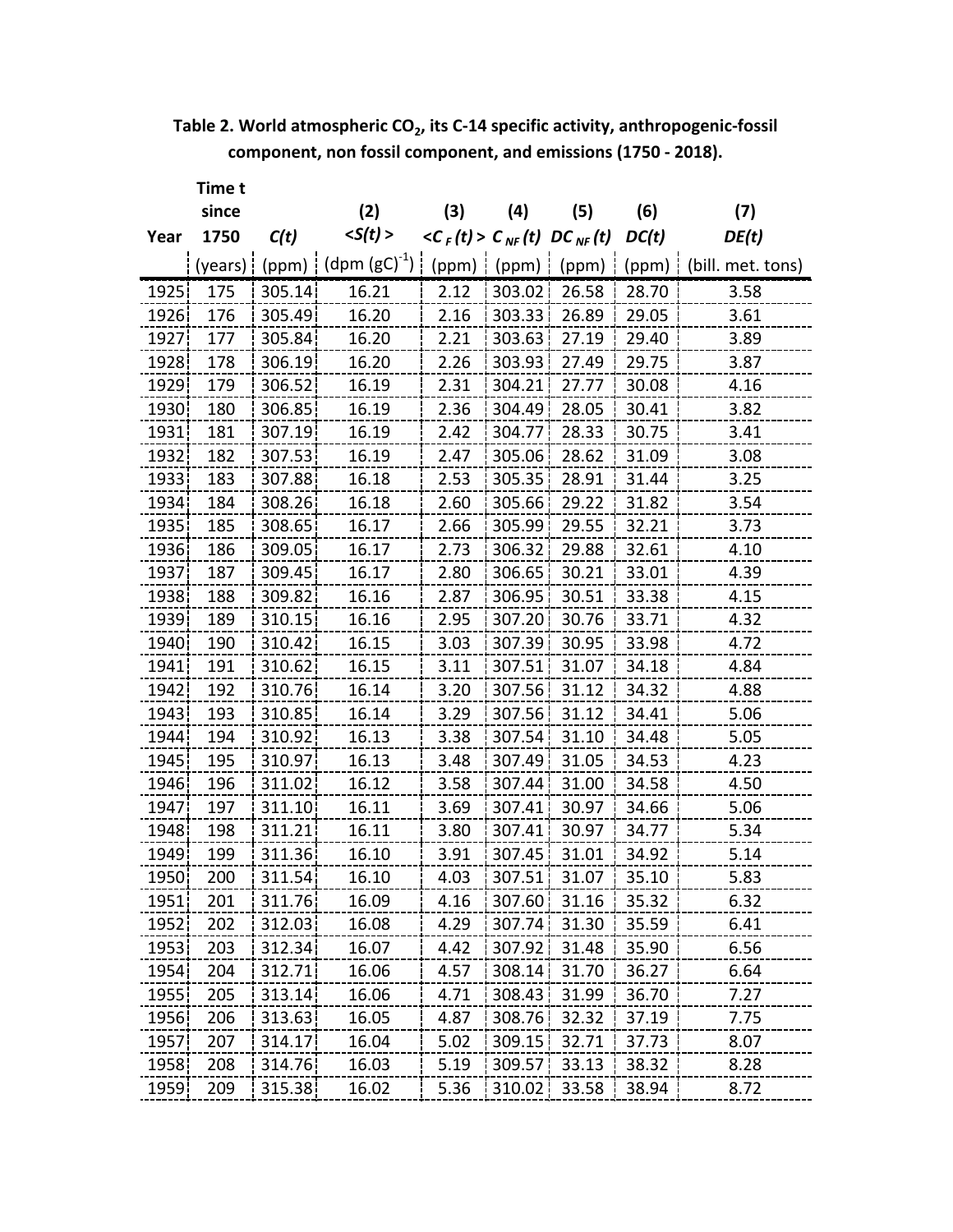| Table 2. World atmospheric CO <sub>2</sub> , its C-14 specific activity, anthropogenic-fossil |  |
|-----------------------------------------------------------------------------------------------|--|
| component, non fossil component, and emissions (1750 - 2018).                                 |  |

|       | Time t  |         |                         |                                      |        |              |       |                   |
|-------|---------|---------|-------------------------|--------------------------------------|--------|--------------|-------|-------------------|
|       | since   |         | (2)                     | (3)                                  | (4)    | (5)          | (6)   | (7)               |
| Year  | 1750    | C(t)    | < S(t) >                | $\langle C_{F}(t) \rangle C_{NF}(t)$ |        | $DC_{NF}(t)$ | DC(t) | DE(t)             |
|       | (years) |         | (ppm) $(dpm (gC)^{-1})$ | (ppm)                                | (ppm)  | (ppm)        | (ppm) | (bill. met. tons) |
| 1960  | 210     | 316.04  | 16.01                   | 5.54                                 | 310.50 | 34.06        | 39.60 | 9.12              |
| 1961  | 211     | 316.72  | 16.00                   | 5.73                                 | 310.99 | 34.55        | 40.28 | 9.14              |
| 1962  | 212     | 317.43  | 15.99                   | 5.92                                 | 311.51 | 35.07        | 40.99 | 9.51              |
| 1963  | 213     | 318.15  | 15.98                   | 6.13                                 | 312.02 | 35.58        | 41.71 | 10.02             |
| 1964  | 214     | 318.90  | 15.96                   | 6.34                                 | 312.56 | 36.12        | 42.46 | 10.59             |
| 1965  | 215     | 319.68  | 15.95                   | 6.56                                 | 313.12 | 36.68        | 43.24 | 11.06             |
| 1966  | 216     | 320.51  | 15.94                   | 6.78                                 | 313.73 | 37.29        | 44.07 | 11.61             |
| 1967  | 217     | 321.38  | 15.93                   | 7.02                                 | 314.36 | 37.92        | 44.94 | 11.96             |
| 1968  | 218     | 322.29  | 15.91                   | 7.27                                 | 315.02 | 38.58        | 45.85 | 12.55             |
| 1969  | 219     | 323.25  | 15.90                   | 7.53                                 | 315.72 | 39.28        | 46.81 | 13.30             |
| 1970  | 220     | 324.26  | 15.88                   | 7.79                                 | 316.47 | 40.03        | 47.82 | 14.26             |
| 1971  | 221     | 325.31  | 15.87                   | 8.07                                 | 317.24 | 40.80        | 48.87 | 14.80             |
| 1972  | 222     | 326.40  | 15.85                   | 8.36                                 | 318.04 | 41.60        | 49.96 | 15.37             |
| 1973  | 223     | 327.53  | 15.83                   | 8.66                                 | 318.87 | 42.43        | 51.09 | 16.17             |
| 1974  | 224     | 328.71  | 15.82                   | 8.97                                 | 319.74 | 43.30        | 52.27 | 16.21             |
| 1975  | 225     | 329.93  | 15.80                   | 9.30                                 | 320.63 | 44.19        | 53.49 | 16.17             |
| 1976  | 226     | 331.20  | 15.78                   | 9.64                                 | 321.56 | 45.12        | 54.76 | 17.06             |
| 1977  | 227     | 332.51  | 15.76                   | 9.99                                 | 322.52 | 46.08        | 56.07 | 17.61             |
| 1978  | 228     | 333.88  | 15.74                   | 10.36                                | 323.52 | 47.08        | 57.44 | 17.79             |
| 1979  | 229     | 335.29  | 15.72                   | 10.74                                | 324.55 | 48.11        | 58.85 | 18.85             |
| 1980  | 230     | 336.74  | 15.70                   | 11.13                                | 325.61 | 49.17        | 60.30 | 18.63             |
| 1981  | 231     | 338.20  | 15.68                   | 11.55                                | 326.65 | 50.21        | 61.76 | 18.26             |
| 1982  | 232     | 339.69  | 15.65                   | 11.97                                | 327.72 | 51.28        | 63.25 | 18.21             |
| 1983  | 233     | 341.19  | 15.63                   | 12.42                                | 328.77 | 52.33        | 64.75 | 18.39             |
| 1984  | 234     | 342.71  | 15.60                   | 12.88                                | 329.83 | 53.39        | 66.27 | 19.73             |
| 1985¦ | 235     | 344.24. | 15.58                   | 13.36                                | 330.88 | 54.44        | 67.80 | 20.14             |
| 1986  | 236     | 345.77  | 15.55                   | 13.86                                | 331.91 | 55.47        | 69.33 | 20.63             |
| 1987  | 237     | 347.29  | 15.52                   | 14.38                                | 332.91 | 56.47        | 70.85 | 21.29             |
| 1988  | 238     | 348.81  | 15.49                   | 14.93                                | 333.88 | 57.44        | 72.37 | 21.99             |
| 1989  | 239     | 350.31  | 15.46                   | 15.49                                | 334.82 | 58.38        | 73.87 | 22.28             |
| 1990  | 240     | 351.77  | 15.43                   | 16.07                                | 335.70 | 59.26        | 75.33 | 22.53             |
| 1991  | 241     | 353.21  | 15.40                   | 16.68                                | 336.53 | 60.09        | 76.77 | 22.13             |
| 1992  | 242     | 354.64  | 15.37                   | 17.32                                | 337.32 | 60.88        | 78.20 | 21.92             |
| 1993  | 243     | 356.07  | 15.33                   | 17.97                                | 338.10 | 61.66        | 79.63 | 22.06             |
| 1994  | 244     | 357.53  | 15.30                   | 18.66                                | 338.87 | 62.43        | 81.09 | 22.26             |